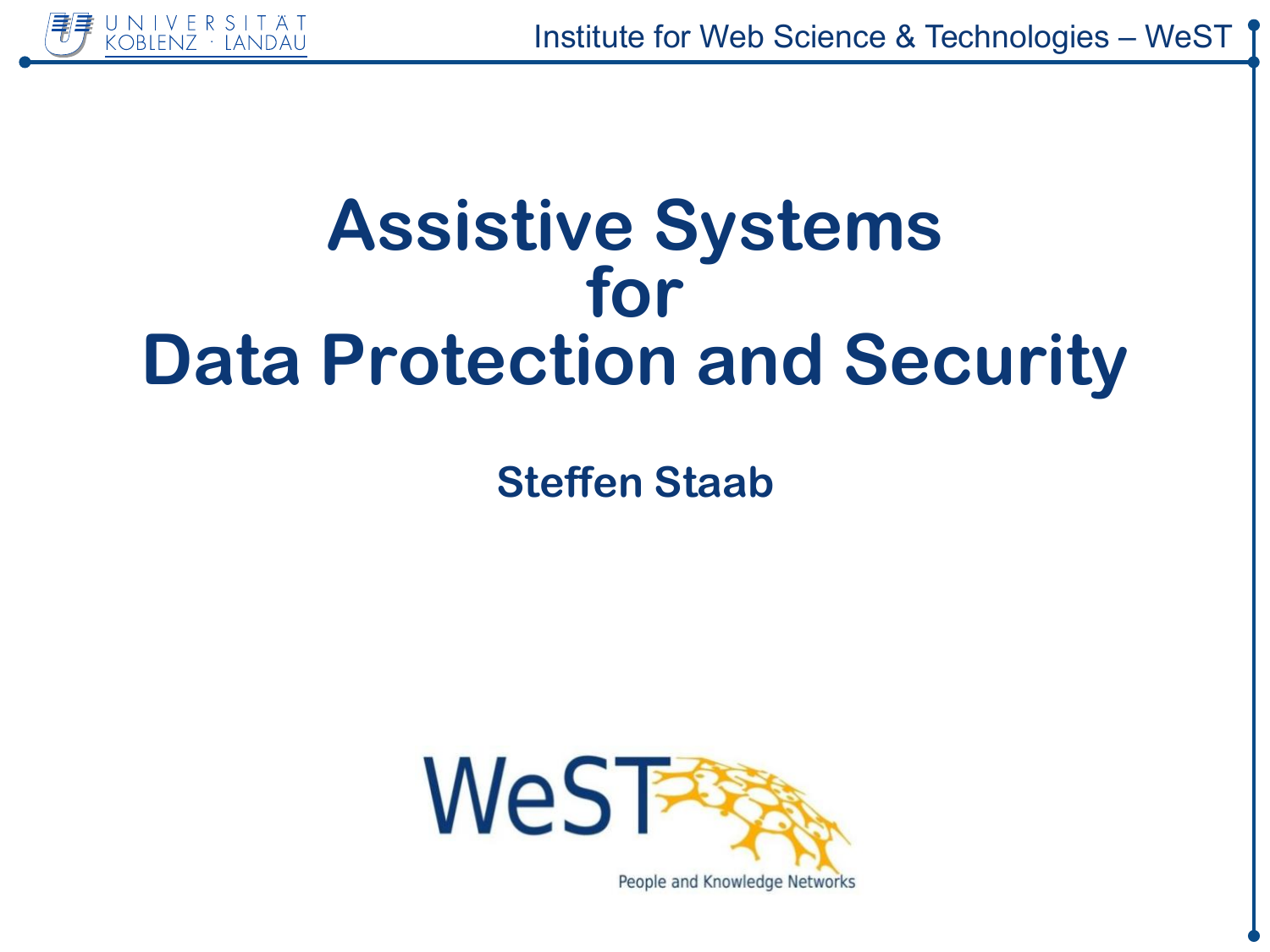

**Road fatalities per 1 billion km** 



### **Road fatalities will not disappear, but**

- **Technology**
- **Laws**
- **Public awareness**

**have worked hand in hand and reduced them drastically**

### **Road fatalities in Germany per year**

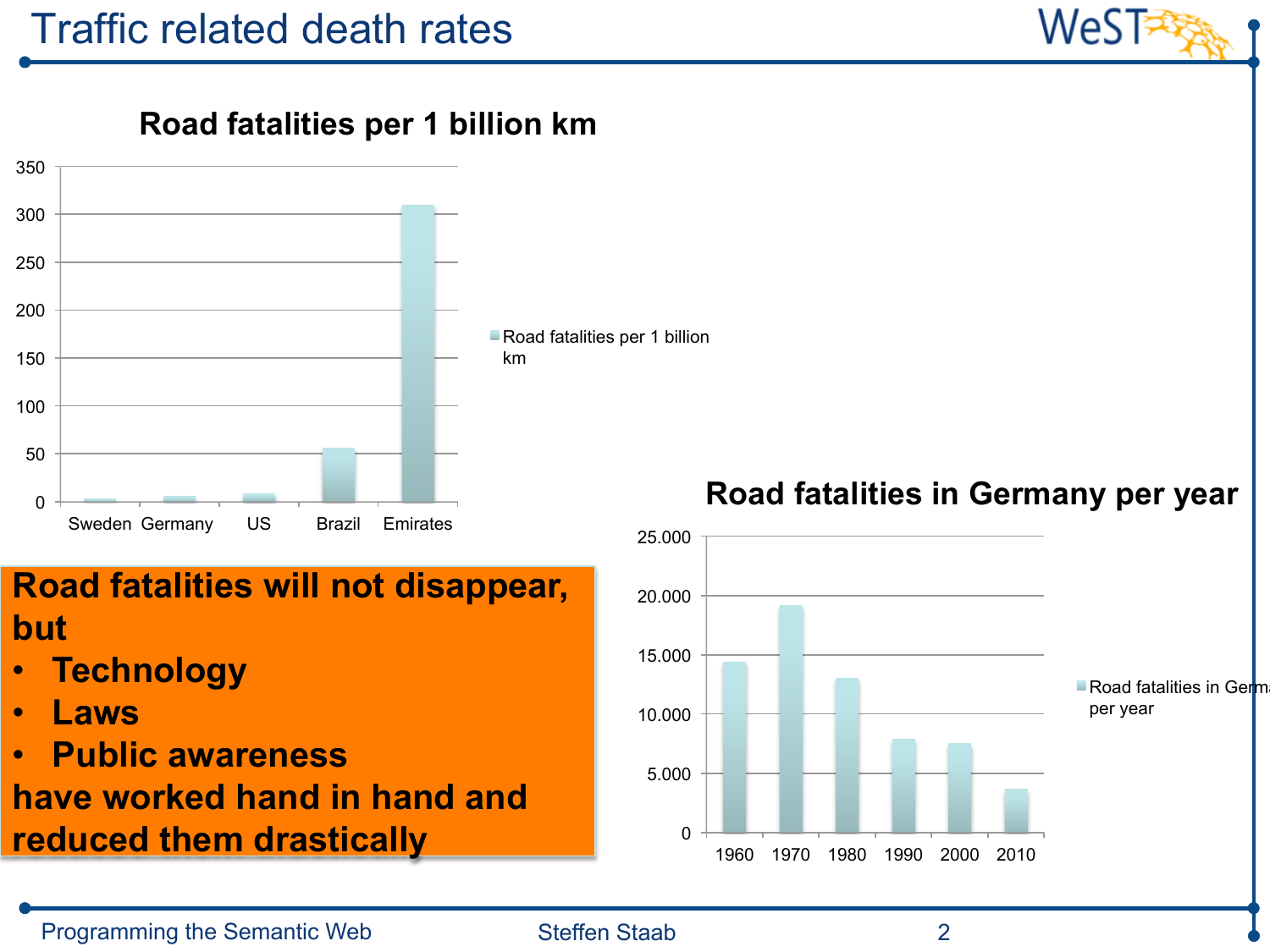# Open data

- Medical research
- Transparent government
- § Traffic planning
- **Effective public opinion**

## Close data

■ Private medical data

WeST

- Employee protection
- **Privacy of location**
- Privacy of opinion

**Objectives of opening and closing data are in contradiction. Therefore, violations of data protection and safety will not disappear, but** 

- **Technology**
- **Laws**
- **Public awareness**

**need to work hand in hand to reduce them drastically**